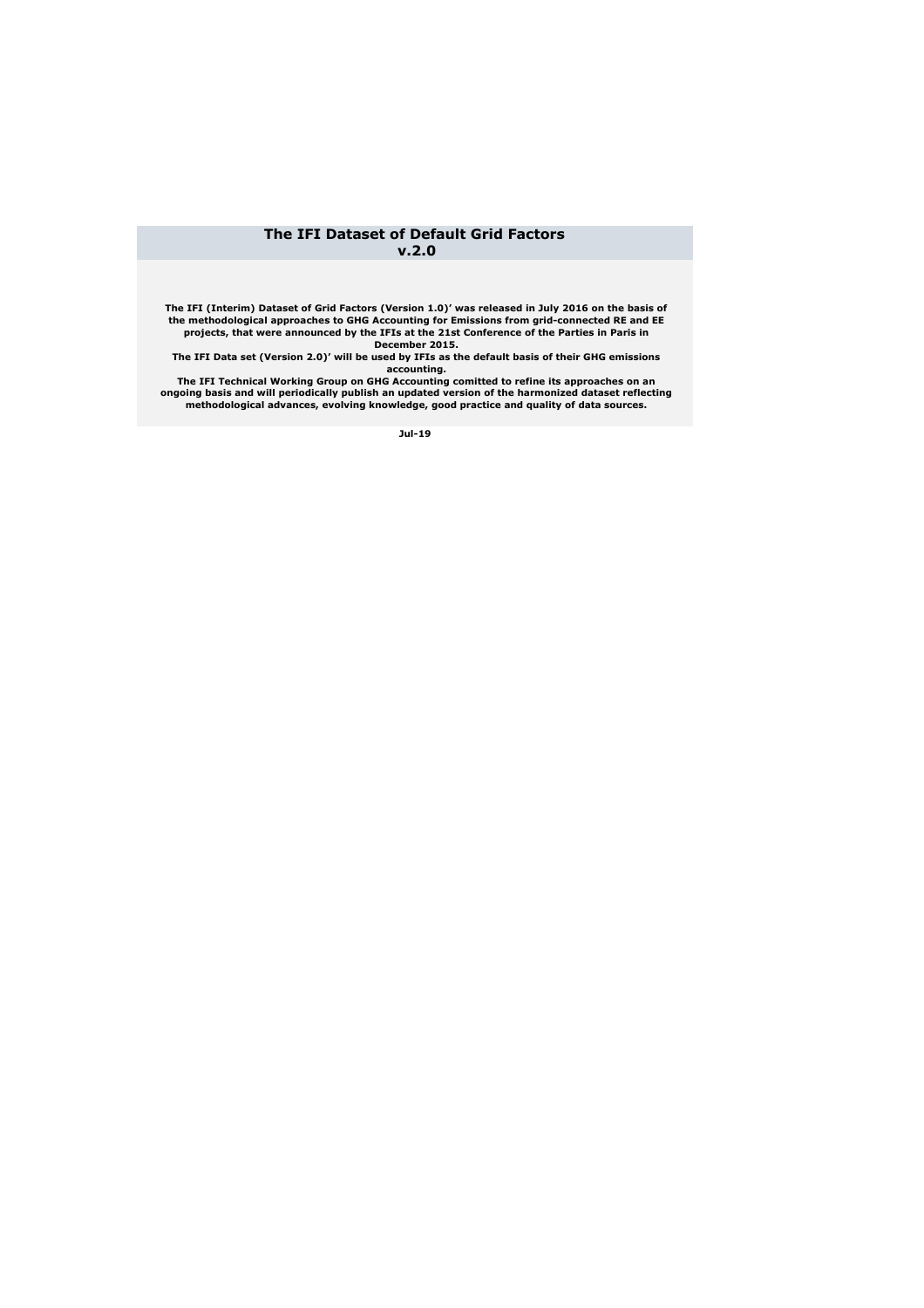|                                            | <b>Combined Margin Grid Emission</b><br>Factor, gCO2/kWh                           |                                                            |
|--------------------------------------------|------------------------------------------------------------------------------------|------------------------------------------------------------|
|                                            | <b>Firm Energy</b><br>(e.g., Hydro,<br>Geothermal,<br><b>Energy</b><br>Efficiency) | <b>Intermittent Energy</b><br>(e.g., Sola, Wind,<br>Tidal) |
| Country / Territory / Island               |                                                                                    |                                                            |
| Afghanistan                                | 206                                                                                | 300                                                        |
| Albania                                    | 43                                                                                 | 16                                                         |
| Algeria                                    | 429                                                                                | 498                                                        |
| American Samoa (U.S.)                      | 544                                                                                | 699                                                        |
| Andorra                                    | 43<br>426                                                                          | 16<br>613                                                  |
| Angola<br>Anguilla (U.K.)                  | 493                                                                                | 680                                                        |
| Antigua and Barbuda                        | 527                                                                                | 693                                                        |
| Argentina                                  | 350                                                                                | 497                                                        |
| Armenia                                    | 247                                                                                | 339                                                        |
| Aruba                                      | 450                                                                                | 664                                                        |
| Australia                                  | 412                                                                                | 646                                                        |
| Austria                                    | 134                                                                                | 173                                                        |
| Azerbaijan<br>Azores (Portugal)            | 411<br>433                                                                         | 488<br>658                                                 |
| <b>Bahamas</b>                             | 462                                                                                | 669                                                        |
| <b>Bahrain</b>                             | 475                                                                                | 662                                                        |
| Bangladesh                                 | 502                                                                                | 565                                                        |
| <b>Barbados</b>                            | 502                                                                                | 684                                                        |
| <b>Belarus</b>                             | 336                                                                                | 390                                                        |
| Belgium                                    | 165                                                                                | 227                                                        |
| Belize                                     | 304                                                                                | 461<br>705                                                 |
| Benin<br>Bermuda (U.K.)                    | 624<br>374                                                                         | 636                                                        |
| <b>Bhutan</b>                              | 43                                                                                 | 16                                                         |
| <b>Bolivia</b>                             | 409                                                                                | 529                                                        |
| Bosnia and Herzegovina                     | 864                                                                                | 1231                                                       |
| Botswana                                   | 1179                                                                               | 1480                                                       |
| Brazil                                     | 201                                                                                | 296                                                        |
| British Virgin Islands (U.K.)              | 456                                                                                | 667                                                        |
| <b>Brunei</b><br><b>Bulgaria</b>           | 379<br>547                                                                         | 536<br>813                                                 |
| Burkina Faso                               | 636                                                                                | 734                                                        |
| Burundi                                    | 316                                                                                | 465                                                        |
| Cambodia                                   | 580                                                                                | 820                                                        |
| Cameroon                                   | 275                                                                                | 397                                                        |
| Canada                                     | 231                                                                                | 286                                                        |
| Canary Islands (Spain)                     | 474                                                                                | 673                                                        |
| Cape Verde                                 | 544                                                                                | 699                                                        |
| Cayman Islands<br>Central African Republic | 401<br>224                                                                         | 646<br>332                                                 |
| Chad                                       | 655                                                                                | 741                                                        |
| Channel Islands                            | 422                                                                                | 654                                                        |
| Chile                                      | 339                                                                                | 532                                                        |
| China (P.R. China & Hong Kong)             | 494                                                                                | 775                                                        |
| Colombia                                   | 231                                                                                | 309                                                        |
| Comoros                                    | 647                                                                                | 738                                                        |
| Congo, Democratic Republic of              | 43                                                                                 | 16                                                         |
| Congo, Republic of<br>Cook Islands         | 342<br>326                                                                         | 472<br>519                                                 |
| Costa Rica                                 | 145                                                                                | 215                                                        |
| Côte d'Ivoire                              | 436                                                                                | 530                                                        |
| Croatia                                    | 237                                                                                | 327                                                        |
| Cuba                                       | 598                                                                                | 755                                                        |
| Curaçao (Netherlands)                      | 466                                                                                | 645                                                        |
| Cyprus                                     | 441                                                                                | 630                                                        |
| Czech Republic                             | 501                                                                                | 794<br>384                                                 |
| Denmark<br>Djibouti                        | 235<br>639                                                                         | 735                                                        |
| Dominica                                   | 551                                                                                | 702                                                        |
| Dominican Republic                         | 460                                                                                | 566                                                        |
| Ecuador                                    | 404                                                                                | 586                                                        |
| Egypt                                      | 411                                                                                | 483                                                        |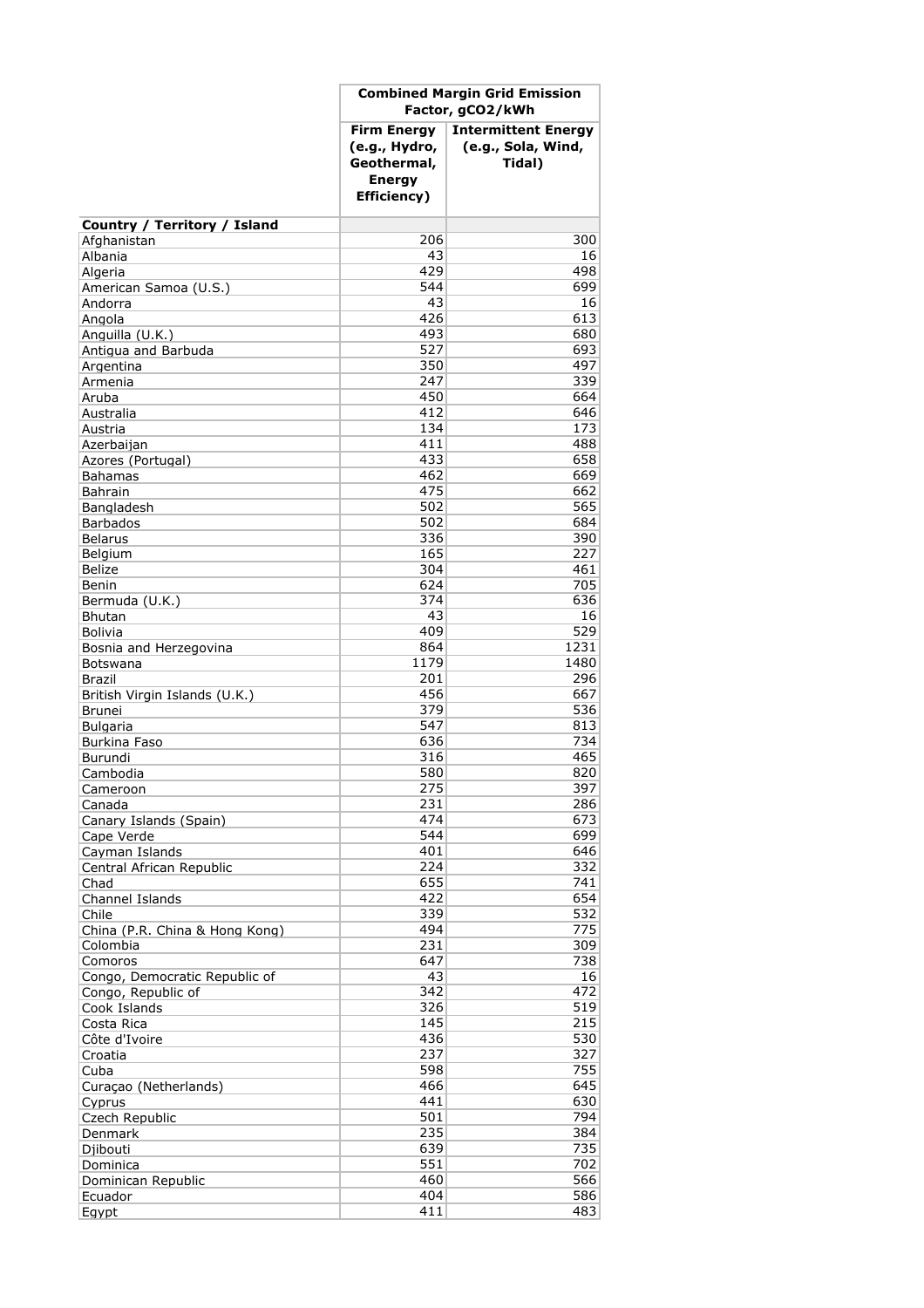| El Salvador                          | 344        | 491        |
|--------------------------------------|------------|------------|
| <b>Equatorial Guinea</b>             | 531        | 694        |
| Eritrea                              | 739        | 845        |
| Estonia                              | 733        | 1049       |
| Eswatini                             | 43         | 16         |
| Ethiopia                             | 44         | 16         |
| Falkland Islands (U.K.)              | 399        | 645        |
| Faroe Islands (Denmark)              | 362        | 631        |
| Fiji                                 | 428        | 631        |
| Finland                              | 162        | 241        |
| France                               | 99         | 124        |
| French Guiana                        | 335        | 522        |
| French Polynesia                     | 443        | 661        |
| Gabon                                | 439        | 634        |
| Gambia                               | 643        | 736        |
| Georgia                              | 195        | 278        |
| Germany                              | 366        | 596        |
| Ghana                                | 360        | 509        |
| Gibraltar (U.K.)                     | 398        | 646<br>611 |
| Greece                               | 449<br>367 | 633        |
| Greenland                            | 557        | 704        |
| Grenada                              | 454        | 666        |
| Guadeloupe (France)                  | 447        | 663        |
| Guam<br>Guatemala                    | 402        | 564        |
| Guinea                               | 484        | 677        |
| Guinea-Bissau                        | 656        | 741        |
|                                      | 607        | 723        |
| Guyana<br>Haiti                      | 703        | 829        |
| Honduras                             | 473        | 654        |
| Hong Kong (China)                    | 396        | 576        |
| Hungary                              | 248        | 318        |
| Iceland                              | 43         | 16         |
| India                                | 673        | 878        |
| Indonesia                            | 637        | 677        |
| Iran                                 | 470        | 570        |
| Iraq                                 | 934        | 1159       |
| Ireland                              | 226        | 328        |
| Isle of Man                          | 303        | 391        |
| Israel                               | 303        | 391        |
| Italy                                | 252        | 359        |
| Jamaica                              | 543        | 672        |
| Japan                                | 381        | 456        |
| Jordan                               | 516        | 607        |
| Kazakhstan                           | 653        | 817        |
| Kenya                                | 317        | 478        |
| Kiribati                             | 602        | 721        |
| Korea (North), Dem. People's Rep. of |            |            |
|                                      | 407        | 622        |
| Korea (South), Republic of           | 291        | 442        |
| Kosovo                               | 832        | 1005       |
| Kuwait                               | 407        | 578        |
| Kyrgyzstan                           | 156        | 218        |
| Laos                                 | 366        | 549        |
| Latvia                               | 177        | 245        |
| Lebanon                              | 552        | 697        |
| Lesotho                              | 43         | 16         |
| Liberia                              | 407        | 574        |
| Libya                                | 538        | 632        |
| Liechtenstein                        | 97         | 135        |
| Lithuania                            | 215        | 302        |
| Luxembourg                           | 191        | 301        |
| Macao (China)                        | 239        | 370        |
| Macedonia, North                     | 691        | 921        |
| Madagascar                           | 377        | 538        |
| Madeira (Portugal)                   | 474        | 673        |
| Malawi                               | 43         | 16         |
| Malaysia                             | 470        | 551        |
| Maldives                             | 553        | 703        |
| Mali                                 | 550        | 702        |
| Malta                                | 456        | 652        |
| Marshall Islands                     | 610        | 724        |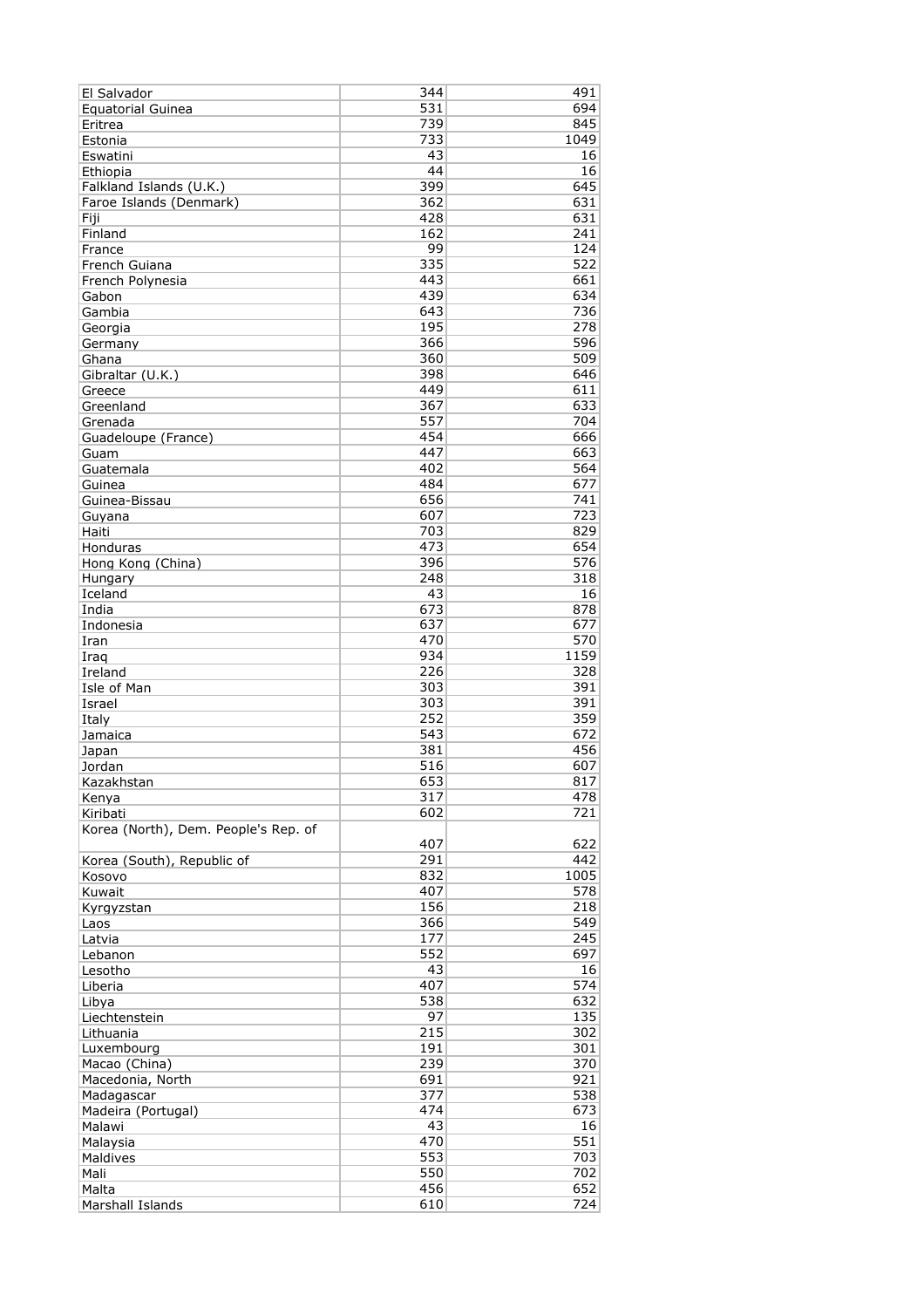| Martinique (France)                | 468  | 671  |
|------------------------------------|------|------|
| Mauritania                         | 512  | 687  |
| Mauritius                          | 552  | 651  |
| Mayotte (France)                   | 545  | 700  |
| Mexico                             | 320  | 450  |
| Micronesia                         | 610  | 724  |
| Moldova                            | 436  | 503  |
| Monaco                             | 43   | 16   |
| Mongolia                           | 1049 | 1272 |
| Montenegro                         | 544  | 830  |
| Montserrat                         | 542  | 699  |
| Morocco                            | 551  | 612  |
| Mozambigue                         | 128  | 172  |
| Myanmar                            | 367  | 518  |
| Namibia                            | 134  | 195  |
| Nauru                              | 568  | 708  |
| Nepal                              | 43   | 16   |
| Netherlands                        | 221  | 280  |
| <b>Netherlands Antilles</b>        | 485  | 677  |
| New Caledonia (France)             | 417  | 652  |
| New Zealand                        | 160  | 235  |
| Nicaragua                          | 429  | 606  |
| Niger                              | 749  | 761  |
| Nigeria                            | 395  | 477  |
| Niue                               | 355  | 529  |
| Northern Mariana Islands (U.S.)    | 486  | 678  |
|                                    | 61   | 55   |
| Norway                             |      |      |
| Oman                               | 381  | 494  |
| Pakistan                           | 453  | 594  |
| Palau                              | 530  | 694  |
| Panama                             | 361  | 551  |
| Papua New Guinea                   | 468  | 671  |
| Paraguay                           | 43   | 16   |
| Peru                               | 301  | 424  |
| Philippines                        | 489  | 543  |
| Poland                             | 568  | 765  |
| Portugal                           | 263  | 366  |
| Puerto Rico (U.S.)                 | 390  | 548  |
| Oatar                              | 276  | 424  |
| Reunion (France)                   | 430  | 658  |
| Romania                            | 332  | 455  |
| Russian Federation                 | 352  | 461  |
| Rwanda                             | 461  | 643  |
| Saint Helena (U.K.)                | 310  | 488  |
| Saint Kitts and Nevis              | 502  | 684  |
| Saint Lucia                        | 561  | 706  |
| Saint Martin (France)              | 487  | 678  |
| Saint Pierre and Miquelon (France) | 432  | 658  |
| Saint Vincent and Grenadines       | 521  | 691  |
| Samoa                              | 459  | 667  |
| San Marino                         | 43   | 16   |
|                                    | 530  | 694  |
| Sao Tomé & Principe                | 475  | 650  |
| Saudi Arabia                       | 568  | 674  |
| Senegal                            |      |      |
| Serbia                             | 690  | 938  |
| Seychelles                         | 516  | 689  |
| Sierra Leone                       | 455  | 641  |
| Singapore                          | 249  | 366  |
| Sint Martin (Netherlands)          | 469  | 671  |
| Slovak Republic                    | 201  | 285  |
| Slovenia                           | 329  | 536  |
| Solomon Islands                    | 631  | 732  |
| Somalia                            | 658  | 742  |
| South Africa                       | 831  | 1008 |
| South Sudan                        | 743  | 844  |
| Spain                              | 236  | 342  |
| Sri Lanka                          | 468  | 615  |
| Sudan                              | 352  | 530  |
| Suriname                           | 485  | 741  |
| Sweden                             | 64   | 60   |
| Switzerland                        | 55   | 39   |
| Syrian Arab Republic               | 525  | 609  |